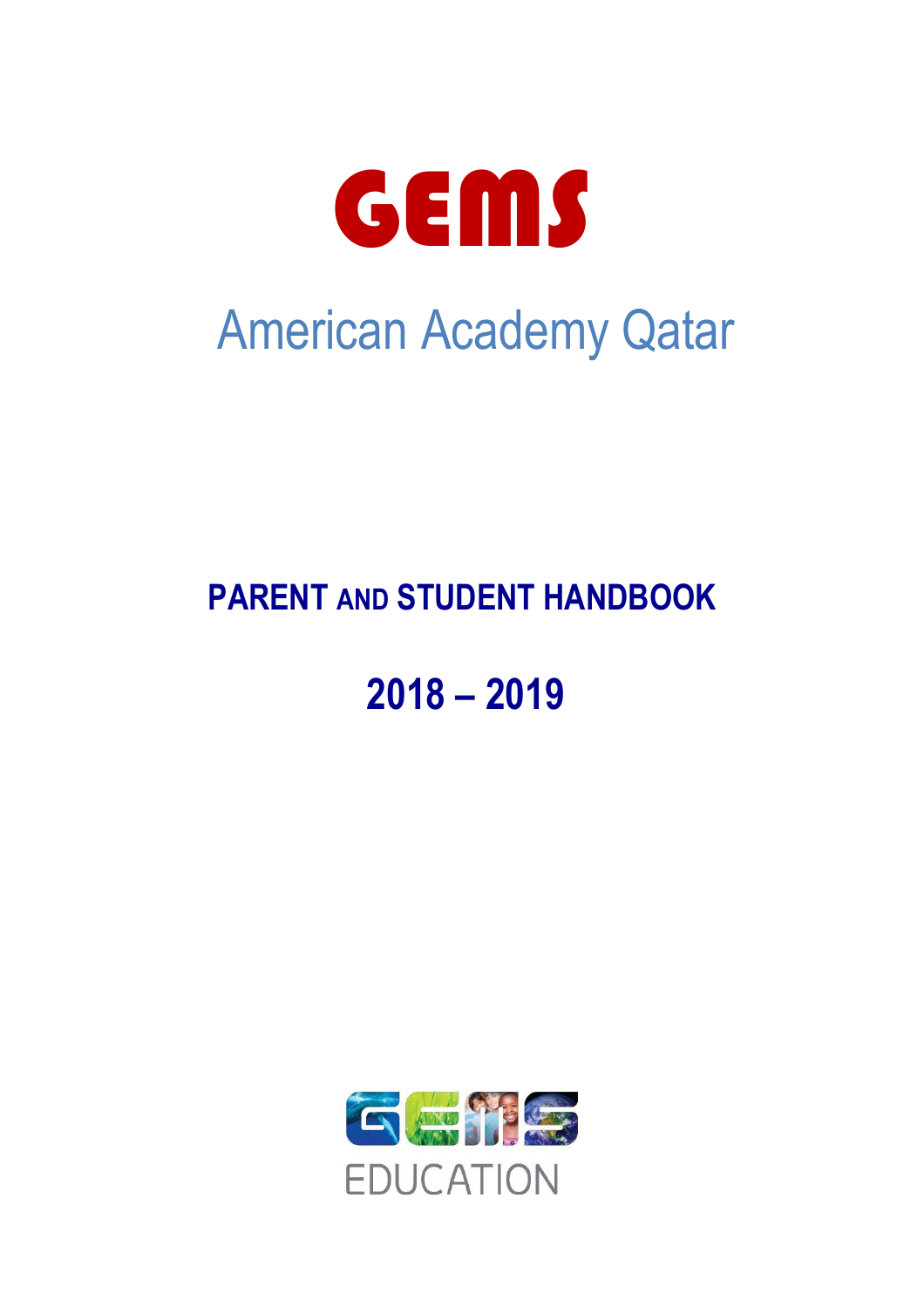| <b>TABLE OF CONTENTS</b> |  |  |  |
|--------------------------|--|--|--|
|--------------------------|--|--|--|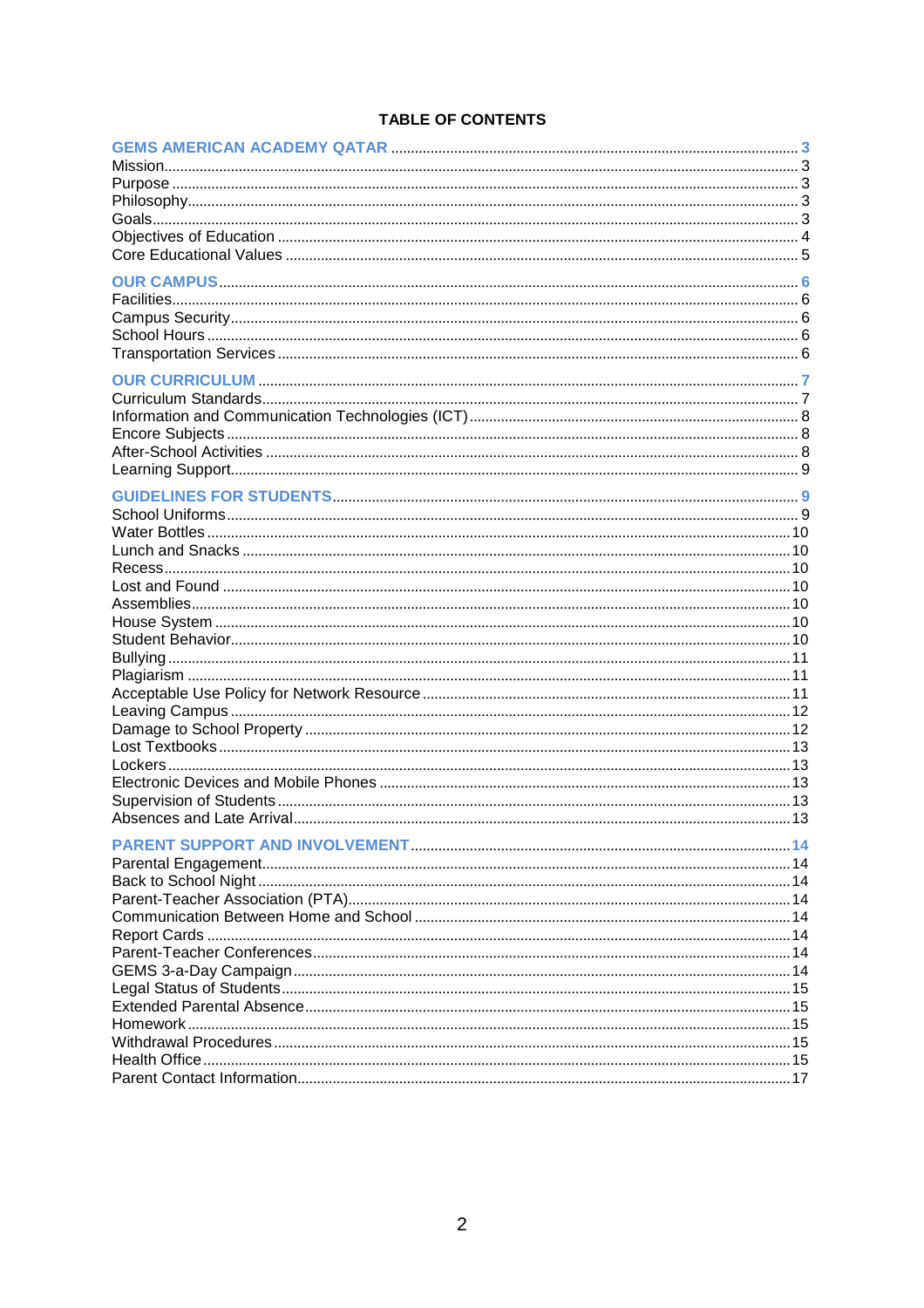## **GEMS AMERICAN ACADEMY QATAR**

#### **Mission**

We provide inspiring learning opportunities focused on creating, connecting, and collaborating.

## **Purpose**

We exist to improve the lives of others and leave the world better than we found it.

#### **Philosophy**

- An atmosphere of trust enables children to question, take risks, work together, assume responsibility for independent work, and pursue individual interests.
- Our commitment to advocating, teaching and respecting a culturally diverse student body fosters peace, justice, and global understanding.
- We believe that the diversity of our student body provides the foundation for creating involved global citizens in our rapidly changing world. We strive to appreciate and celebrate our differences.
- Our approach is guided by respect for **children's** individual differences, recognition of their inherent capacity for growth, and commitment to planning activities in an environment that shapes learning and provides opportunities for student success.
- We recognize that each student learns differently. We provide a wide range of learning opportunities for our students and encourage them to be active participants in their own education.
- We explore all cultures, not only to investigate our differences but also to discover the things we have in common.
- Our students are encouraged to cultivate their individual interests and strengths and develop their own distinct personalities in order to inspire them to expand their way of thinking.
- We believe that quality education is provided through building bridges of trust, communication, and common goals between home and school.<br>Students have the opportunity to excel as individuals and work
- Students have the opportunity to excel as individuals and work as members of a team.

#### **Goals**

- We strive to achieve excellence in education.
- We accept responsibility for attending to the intellectual and academic needs of each student.
- We promote the desire for lifelong learning in our students.
- We give priority to the development of an outstanding teaching staff, wellbalanced program, and a safe and efficient campus.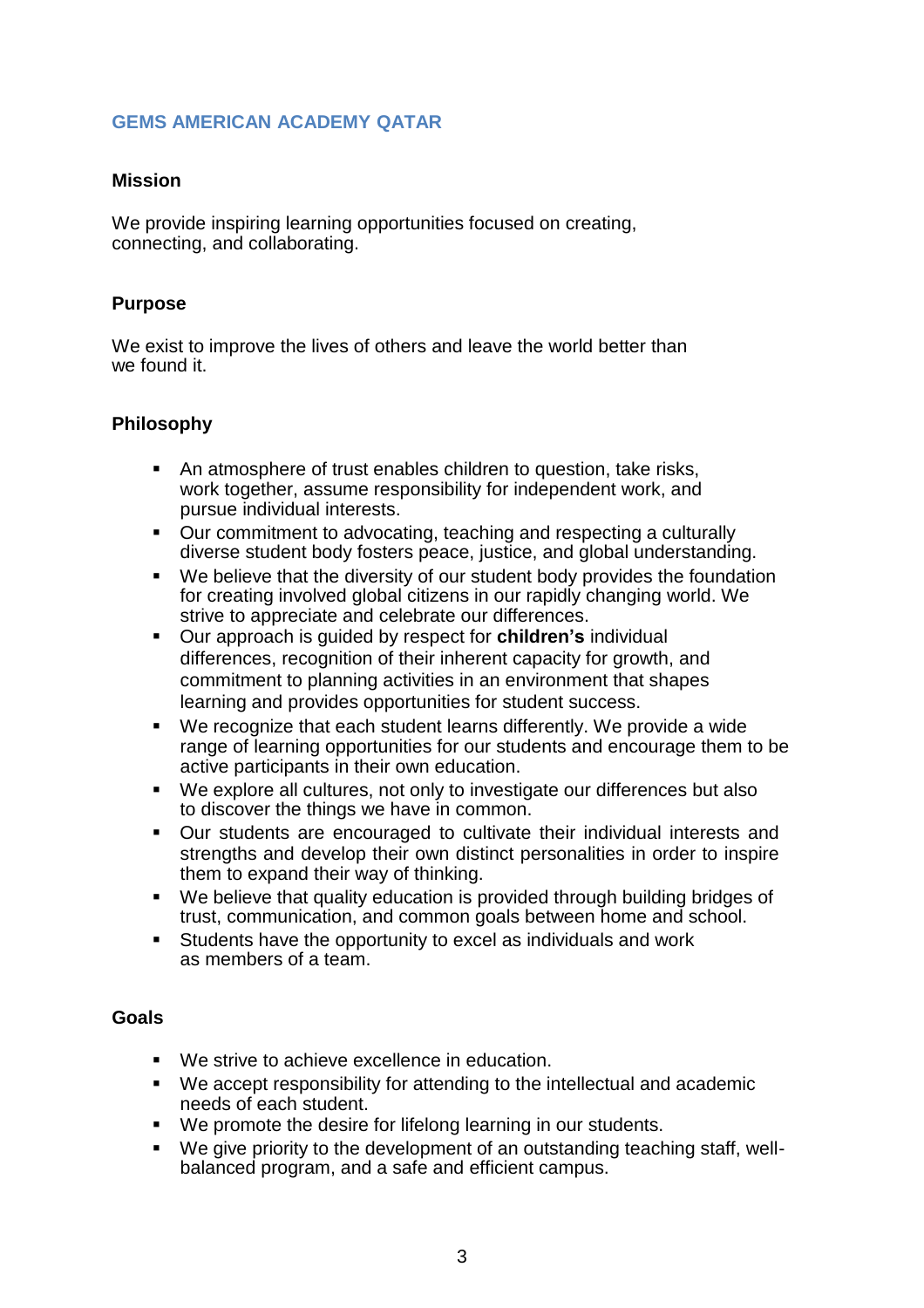- We encourage self-expression within the limit of our school standards of personal conduct.
- All members of the school community are expected to respect the rights of others and acknowledge responsibility for their own actions.
- We strive to develop a global perspective and promote international understanding.

#### **Objectives of Education**

GEMS American Academy Qatar recognizes six broad objectives for education:

## **Critical and Creative Thinking**

Students will learn to question, interpret, and discriminate in order to develop logical, imaginative thinking. They will learn to explore, analyze, and evaluate information, use it in problem solving, and then be challenged to articulate, revise, and defend their thinking.

#### **Communication**

Students will learn to listen, speak, read, write, and interpret effectively, as individuals and as members of cooperative groups. They will become aware of how culture, art, music, dance, drama, and sport serve as vehicles for selfexpression and in extending communication.

#### **Technical Integration**

Students will develop an appreciation for both the value and limitations of technology. They will learn to evaluate the environmental, cultural, and social impact of technological changes.

#### **Personal and Social Values**

Students will develop personal skills that contribute to the development of healthy self-esteem, including goal setting, self-discipline, self-motivation, organization, and time management. In addition, students will be expected to extend consciousness beyond self in order to develop a healthy social value system based upon respect for others.

#### **Global Awareness and Understanding**

Students will acquire a global perspective by developing their cultural sensitivity, appreciation, and understanding. Students will develop an awareness of the interdependent responsibility of nations and individuals to preserve the environment.

#### **Interdependent Learning**

Students will be encouraged to participate fully in their intellectual and social environments, not only to enhance their school years, but also to establish a pattern of involvement and enquiry that will extend into adult life.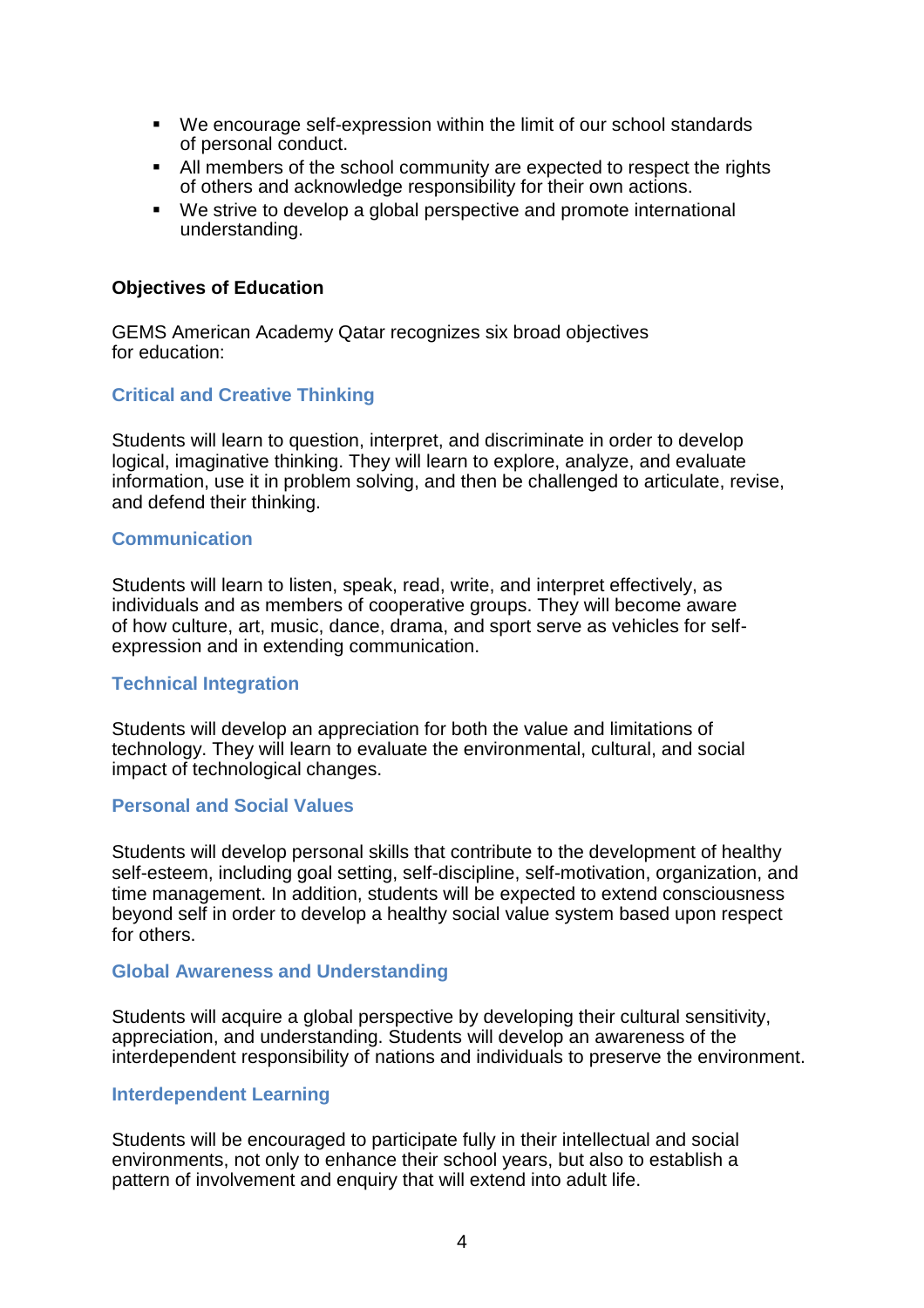## **Core Educational Values**

As a GEMS school, we aim to help students realize their full potential through a commitment to the GEMS core educational values of Global Citizenship, Growing by Learning, Pursuing Excellence, and Leading Through Innovation.

## **GLOBAL CITIZENSHIP**

We believe in promoting diversity and building communities.

We respect, care, and have empathy for all, accepting that we are all different but recognizing that we are all the same. We see active participation in the community, from the most local to the most global, as the foundation of a valuable life. We celebrate diversity. We take pride in being generous. We believe social, cultural, economic and environmental awareness prepare us to play our part in shaping a sustainable future for those around us and ourselves.

## **GROWING BY LEARNING**

We believe continuous learning is the fuel for continual growth.

For us, learning is about acquiring the knowledge, skills, behaviors, and insight to expand our horizons and help us grow. To grow, we must be open to learn. We foster the spirit of inquiry, equally encouraging creative and critical thinking. We value the mental agility to stay flexible in the face of change, adaptable in our relationships with others, and nimble in our ability to put ideas into action.

## **PURSUING EXCELLENCE**

We believe great **just isn't** good enough.

We see being great as a starting point. We believe in having high standards and aspiring to be the best we can be. We strive to build resilience, strength of character, and the moral compass to do the right thing, even when **it's** not the easy thing. We take accountability for our performance and set ourselves goals we know we **can't** reach yet, because we know that by stretching to meet them we can go further than we imagined.

## **LEADING THROUGH INNOVATION**

We believe the world needs more innovators.

Innovation requires bold thinking, fresh ideas, brave leadership and entrepreneurship; finding better ways of doing things, and doing them. To make a real contribution to a better future we must lead individual by individual, idea by idea, taking calculated risks, spotting opportunities, and acting decisively. We knowing that, by relentlessly exploring our passions, we will open up new possibilities.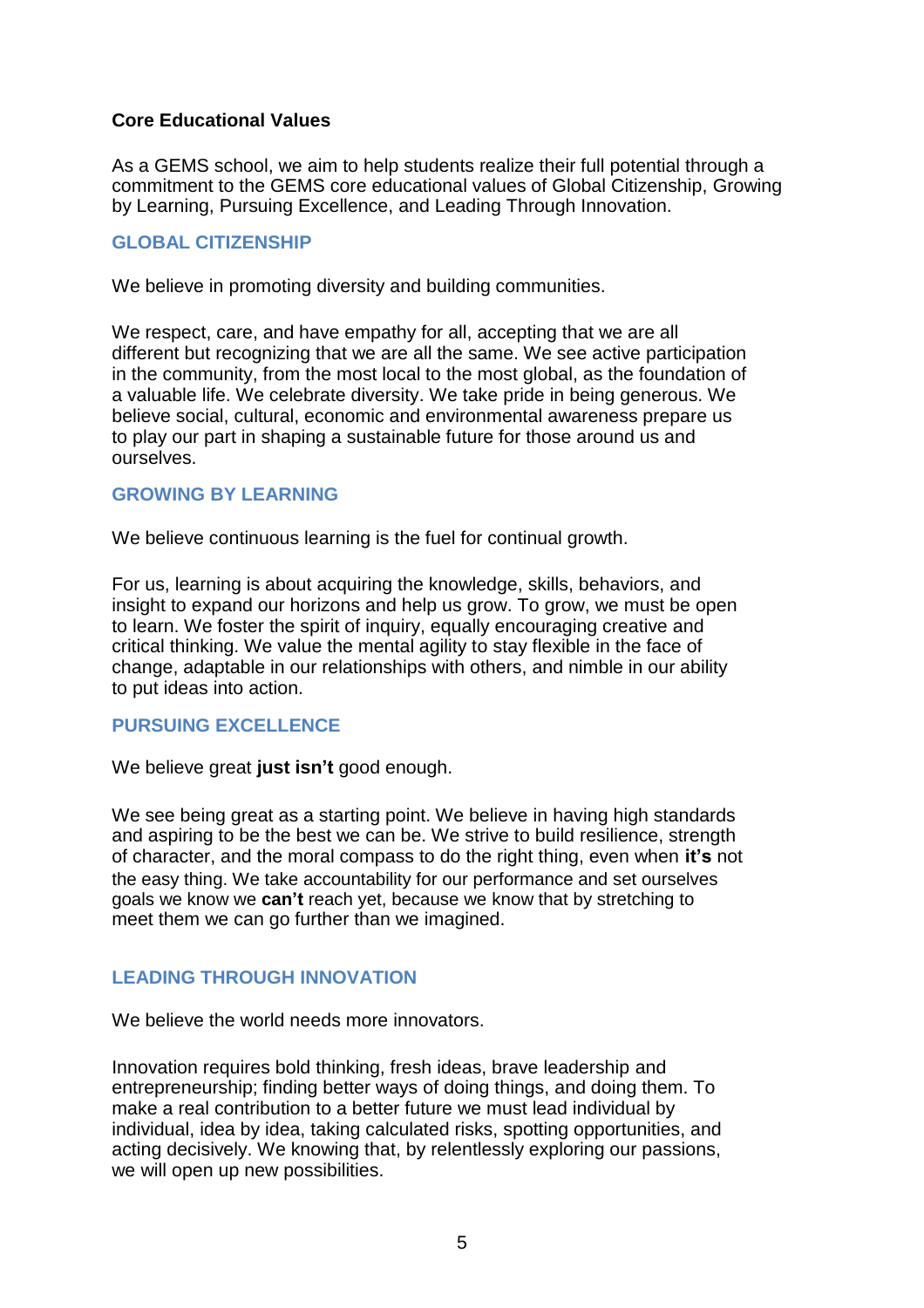## **OUR CAMPUS**

## **Facilities**

We have a spacious, purpose-built school situated on a 20,000 square-meter campus located in Al Wakra, Qatar. Our facilities include:

| Parent Café                      | Indoor/Outdoor Play Areas        |
|----------------------------------|----------------------------------|
| <b>Science Labs</b>              | <b>ICT Suite</b>                 |
| Art and Sculpture Rooms          | <b>Indoor Dining Area</b>        |
| Music Rooms                      | Dance Studio                     |
| <b>Library and Media Centers</b> | <b>Multi-Purpose Sports Hall</b> |
| <b>Rooftop Sports Court</b>      | Dance Studio                     |

All classrooms have interactive technology and each teacher has a laptop in order to make maximum use of multimedia facilities. Laptops and iPads are supported with the latest operating systems and educational software technology.

## **Campus Security**

All visitors must enter through the main entrance, sign in, and wear a visitor badge. Faculty and staff are trained to use the same security guidelines to ensure uniform, orderly, and timely responses to emergencies. Fire, evacuation, and lockdown drills are practiced so that students know the appropriate responses in emergency situations. We encourage all parents to report any suspicious behavior or items **they may observe while they are on campus.**

#### **School Hours**

| Pre-K                          | 7:45am to 12:30pm/2:45pm |
|--------------------------------|--------------------------|
| KG2 to Grade 9                 | 7:45am to 2:45pm         |
| <b>After-School Activities</b> | $3:00$ pm to $3:45$ pm   |

**Note:** There will be early dismissal on Tuesdays at 1:30pm to allow faculty and staff to take part in professional development programs.

#### **Transportation Services**

Bus transportation to GAAQ is available, but parents cannot access the use of our school bus services.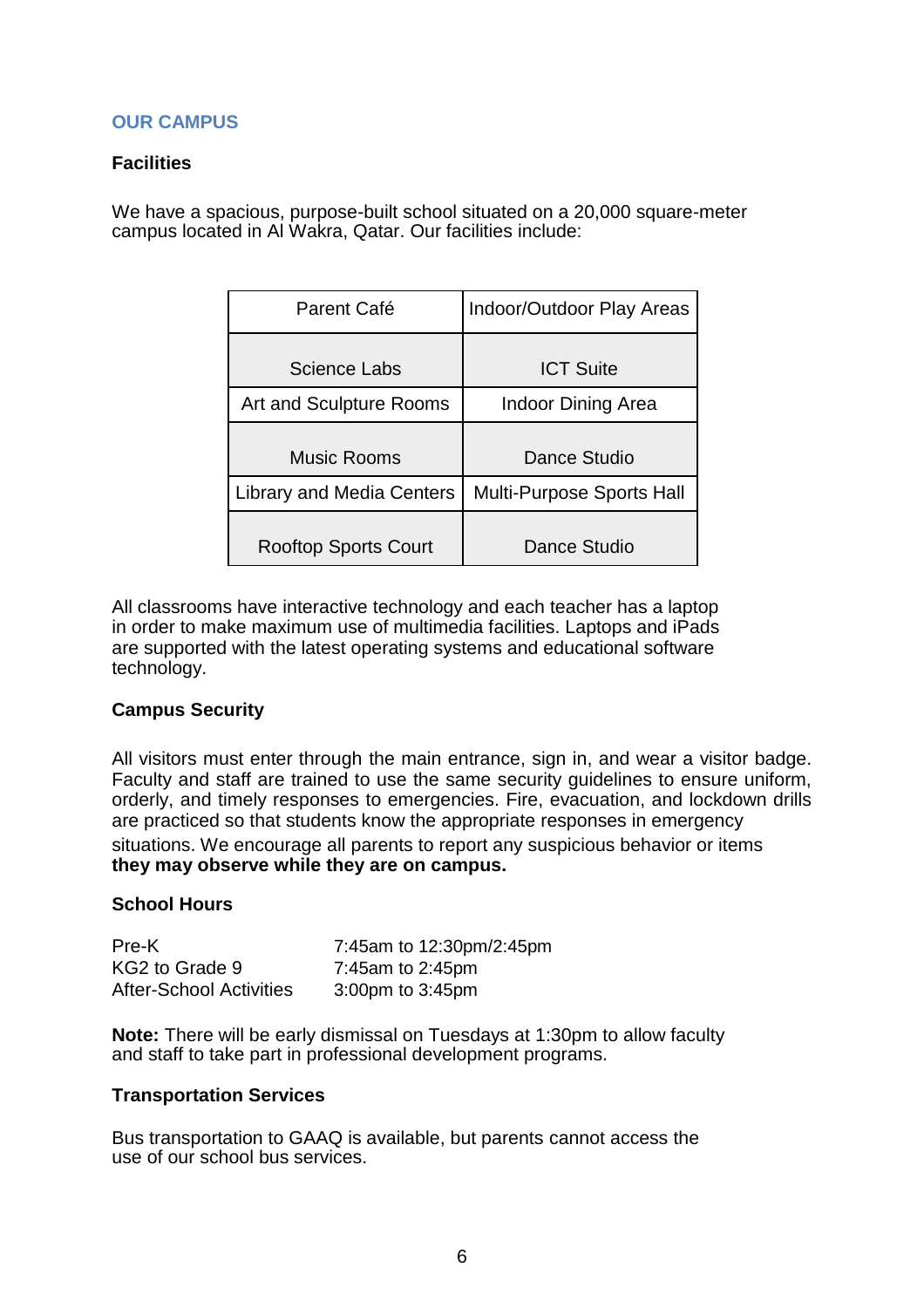## **OUR CURRICULUM**

Our program of study is based on U.S. curriculum and national standards, and modeled on the American system of education, but we also embrace the cultural diversity our international student community offers.

The first years of formal schooling are critical. During this period, children develop lifelong attitudes towards learning and build a foundation in the core subjects of Language Arts, Mathematics, Science, and Social Studies (alongside the additional curriculum areas of Health, Arabic and Islamic Studies, Qatar History, Information and Communication Technologies, Music and Art). At the same time, children learn to work and play independently and within groups, develop collaborative and team skills, and also develop a sense of individuality as well as global connectivity.

#### **Curriculum Standards**

#### **Grades 1 to 12**

**Language Arts** integrates skills that include reading, writing, spelling, speaking, and listening. The development of these skills is supported through appropriate fiction and non-fiction works to gain a rich understanding of language and communication.

The study of **Mathematics** includes basic computation, problem solving, and real-life applications, with computers and technology integrated appropriately. The Math program is supplemented by the use of manipulative materials to provide concrete experiences that lead to conceptual understanding and the development of higher-order thinking skills.

Through our Science program, students are encouraged to develop and exhibit an understanding of key scientific concepts and principles. As they develop their capacity for scientific thinking and processing, they will also be developing skills such as questioning, predicting, and making connections between their lives and the world around them. Students physical, earth, and space sciences, and applications to Science.

In **Social Studies**, students are prepared to become responsible, participatory citizens in a global society. The program takes advantage of the **school's setting in Qata**r and its international character by using instructional materials that integrate Arabic, Islamic, and global studies. The Social Studies curriculum focuses on eight standards for learning: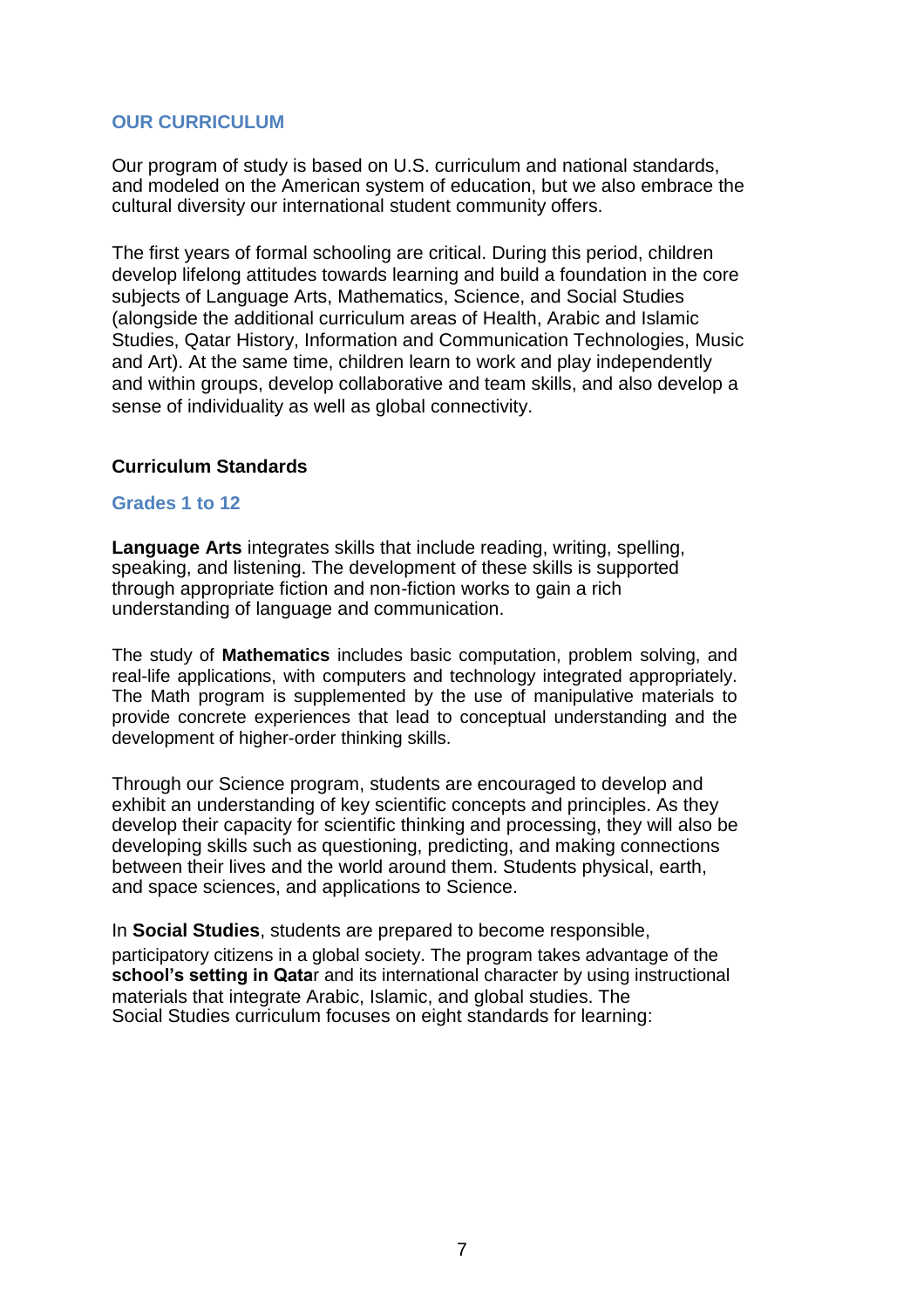## **Kindergarten 1 (KG1)**

The KG1 program has been adapted from the U.S. Creative Curriculum to accommodate the international nature of our students and families. The program has all the elements of the American standards with the addition of Health and the creative Arts (Music, Art, and Performance). The play-based day in KG1 allows children to work at their own pace while having opportunities to develop relationships in a variety of learning environments.

## **Kindergarten 2 (KG2)**

The KG2 program follows U.S. curriculum standards for Language Arts, Mathematics, and Science. Students also have components of Social Studies, Health, Arabic and the creative Arts (Music, Art, and Performance). Subjects are taught through a combination of direct instruction and playbased activities (group, pairs, and individual) that allows students to connect their learning experiences and develop higher-order thinking skills in a personal, meaningful way.

## **Information and Communication Technologies (ICT)**

The primary focus of the ICT program is to use technology to support the curriculum. The use of technology is encouraged in writing, research, communication, artistic expression, data collection, analysis, and presentation. Smart Boards and touch LED screens are used in all mainstream classrooms and the school has a fully equipped ICT lab, as well as mini labs at every grade level.

## **Encore Subjects**

**In addition to the core curriculum, specialist ("Encore") programs for**  elementary school students include Art, Arabic Language, Islamic Education, Qatar History, Music, ICT, and Physical Education. Each Encore subject follows a specific curriculum that supports the development of the child at his or her grade level. It is understood that all students will participate in Encore classes as they do in core classes.

Classes offered are structured around three strands of 21<sup>st</sup> Century skills, namely, **Literacies, Competencies,** and **Character Qualities.** These interest-based classes have been specifically designed by inspired teachers to engage students in learning opportunities that focus on creating, connecting, and collaborating.

## **After-School Activities**

We coordinate a KG2 through high school after-school activities program for all interested students, as follows:

> Season 1: October to December Season 2: January to March Season 3: April to June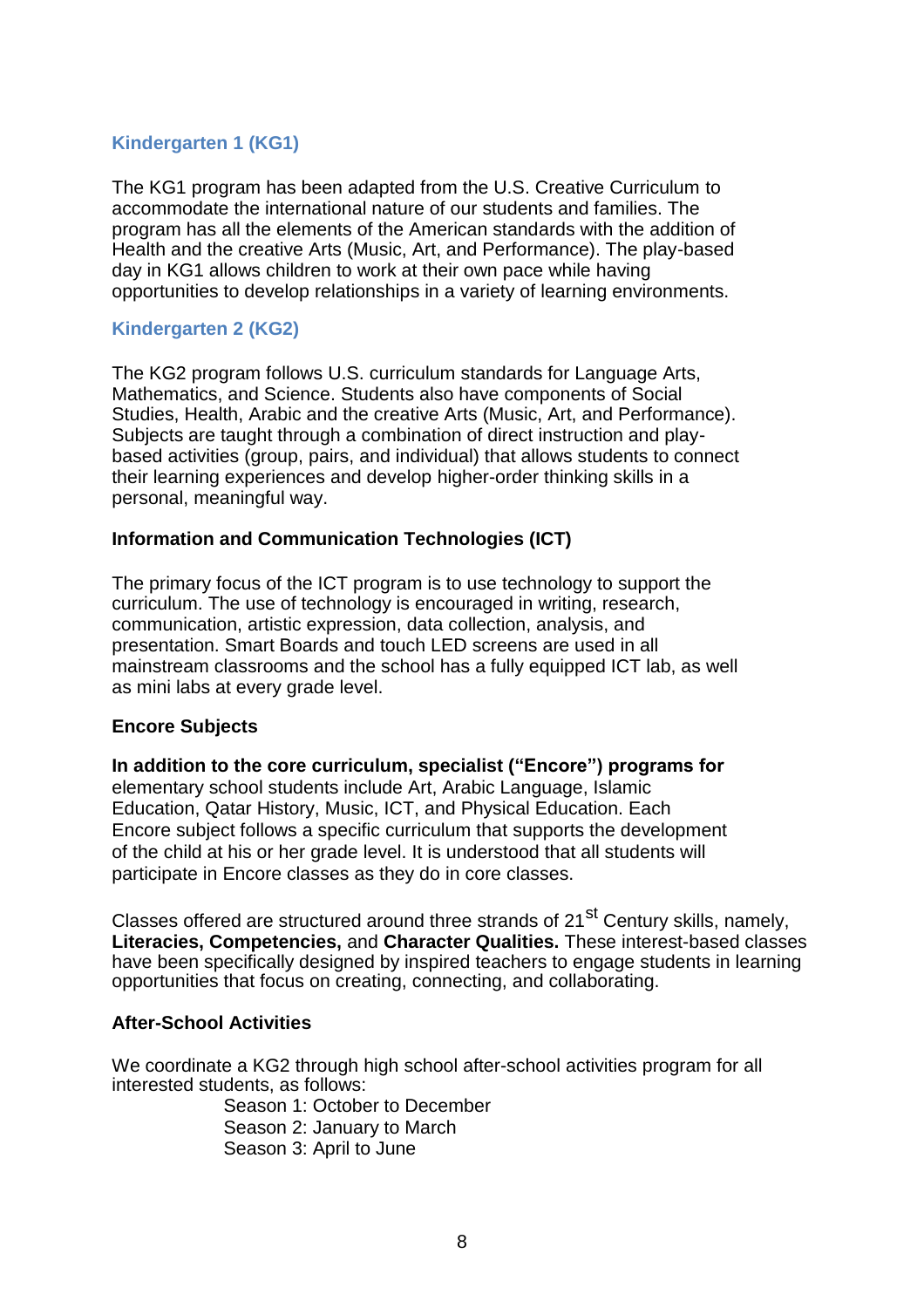## **Learning Support**

We are committed to differentiated instruction to attend to the individual needs of all students. Learning support is available for students starting in KG and is designed to assist students to achieve grade-level equivalencies in the mainstream classroom.

## **GUIDELINES FOR STUDENTS**

## **School Uniforms**

Except on approved or special occasions, students must wear the following regulation school uniform every day:

- 1. Light blue tailored shirt of an appropriate size, tucked in at the waist.
- 2. Dark blue slacks for boys.
- 3. Knee-length or longer dark blue skirts or slacks for girls.
- 4. Dark blue tie with logo.
- 5. Black shoes with non-marking soles and black laces.
- 6. Black leather belts for slacks

Each student must also have the prescribed school PE clothing and proper athletic shoes. **Clothing should be clearly labeled with the student's name.**

#### **Hats**

The sun and heat are intense in Qatar, and soaring temperatures can cause rapid dehydration and sunburn. Please provide a hat for your child to keep at **school so they can cover their heads when they're outside. It's also a good** idea to have them apply a high-factor sunscreen every morning before coming to prevent sunburn and skin damage.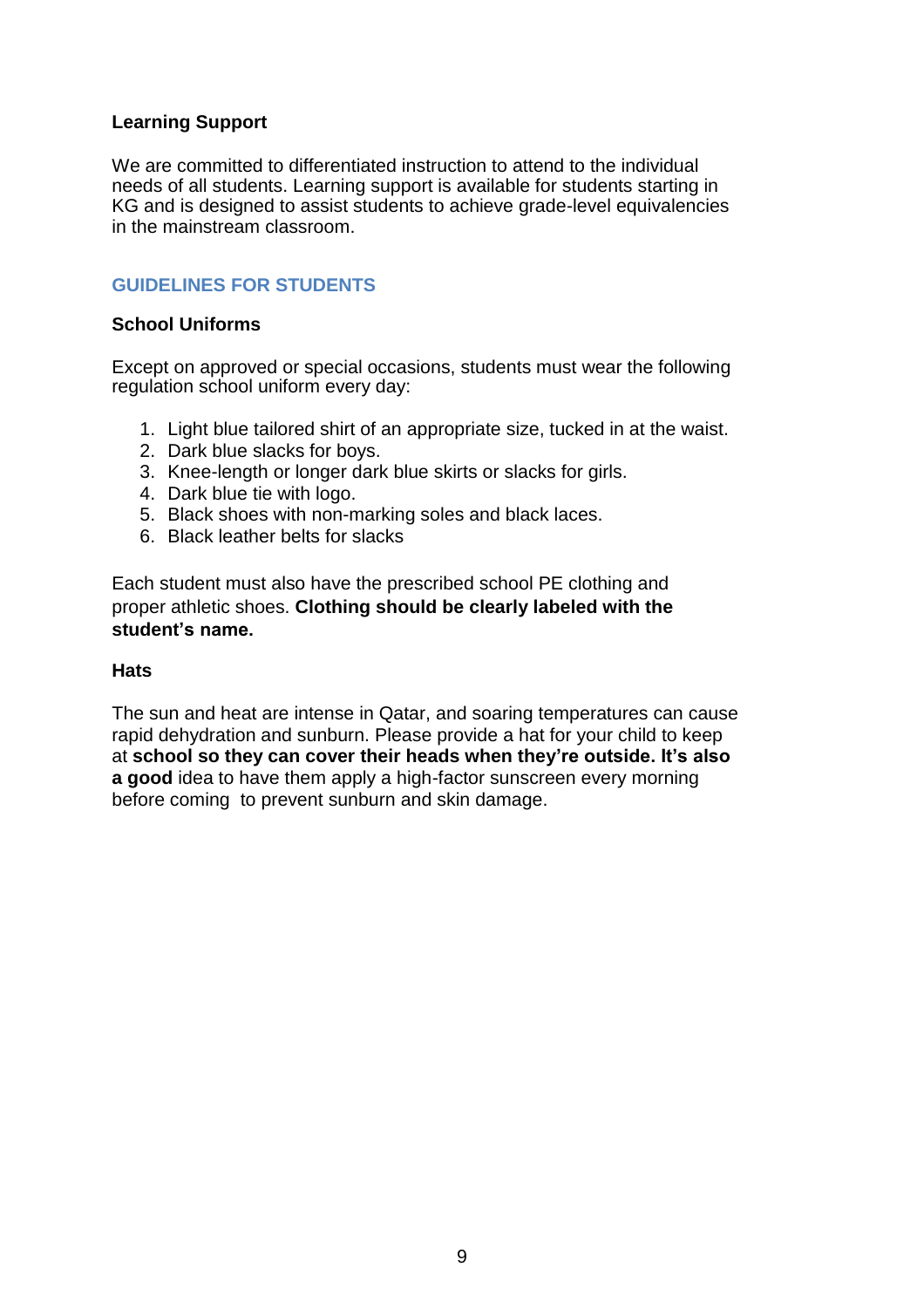## **Water Bottles**

Please provide your child with a labeled water bottle that can be refilled at one of the school water coolers, and reinforce to them that they should drink plenty of water throughout the day. Providing your child with a reusable water bottle **supports our school's desire to promote gl**obal citizenship.

## **Lunch and Snacks**

Students eat in designated areas during scheduled times of the day. Kindergarten students should bring a healthy packed lunch and snack from home, preferably something low in sugar and without nuts or nut products. Students from Grade 1 upwards have the option of bringing lunch from home or purchasing it from the cafeteria. Students are encouraged to bring their own reusable water bottles that can be refilled from school water fountains.

#### **Recess**

Elementary students have scheduled recess times. Each grade has a dedicated playground area with appropriate outdoor equipment. Depending on scheduled use by PE classes, the soccer pitch and/or multipurpose room may also be available for play during recess times. All students are expected to play safely and fairly, and to be respectful of each other and of the equipment.

#### **Lost and Found**

Lost and found items are kept across from the nurse's office. Any unclaimed items will be donated to charity at various times through the school year.

#### **Assemblies**

School assemblies are held throughout the year to allow us to celebrate our core values, promote school spirit and unity, and help our students develop confidence, stage presence, and appropriate audience skills.

#### **House System**

Our House System provides an environment where students can develop a sense of belonging to a special group within the wider school structure. We currently offer the House System beginning in Grade 6. The House names are **"Ravens," "Falcons," "Eagles" and "Hawks."**

#### **Student Behavior**

Our school commitment is to guide students to become self-disciplined, responsible learners, able to work independently and cooperatively. We believe that a positive academic and social climate is necessary for student success. The responsibility for establishing this climate is shared by each student, faculty member, and parent. We value having students follow reasonable expectations and guidelines, and believe it is important for them to understand the purpose of such guidelines.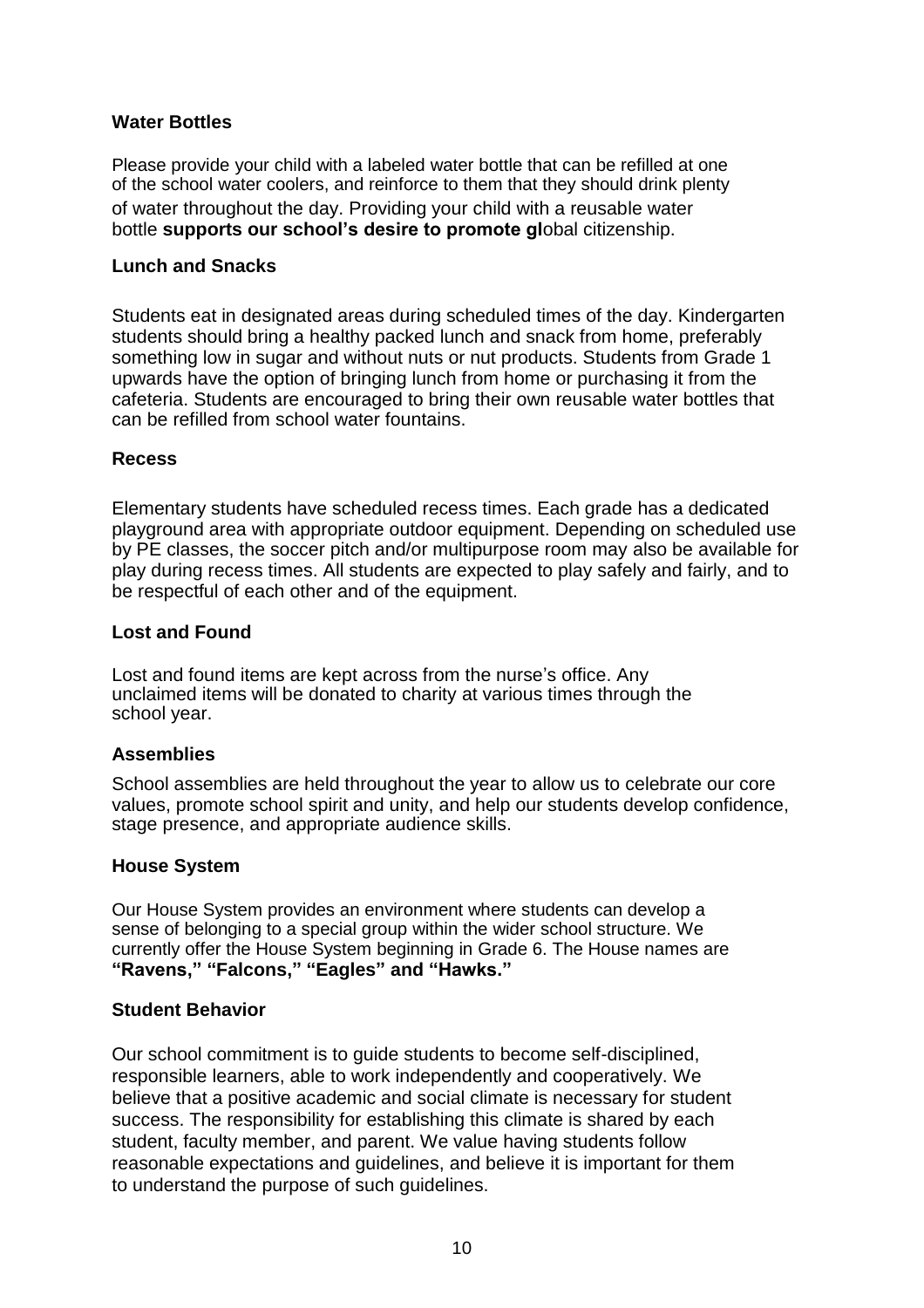## **Bullying**

Our school has a **zero tolerance** policy regarding bullying. Students will be held accountable for all forms of bullying on and off campus (including cyber bullying), as this behavior negatively impacts the culture of the school.

## **Plagiarism**

Honesty in schoolwork requires that students give credit to ideas, language, or **thoughts that are not their own. To try to pass off someone else's ideas or writing as one's own is** plagiarism and is a violation of academic honesty. A superficial change of wording, structure, or conclusion is not sufficient to turn aside the charge of plagiarism. We regard acts of academic dishonesty as a **serious violation of the school community's trust**. Students who commit plagiarism will face serious consequences.

## **Acceptable Use Policy for Network Resource**

Students can expect a 21st-century learning environment where teachers work to integrate technology thoughtfully and purposefully into learning experiences **and assignments. The school's IT resources are intended for educational use** and to promote student learning. The expectations below are intended to help students understand their responsibilities as technology users at GAAQ.

## *Privileges, Rights, Responsibilities*

Access to the school network and the Internet is a privilege and varies according to the age/grade of the student. All students will be required to provide a parental consent form prior to activation of their network access privileges.

These rules of network etiquette must be followed:

- Upon receiving their network folders, students will be given individual passwords. Under no circumstances should passwords be disclosed to other individuals.
- Copyright must never be violated. It is unacceptable to distribute material owned by others over the Internet.
- Students must report any threatening or abusive communications they receive to a faculty member or ICT teacher.

## *Acceptable Use*

- All students will have access to the school network and the Internet through the ICT labs, library, and mini labs via laptops, desktops, and iPads.
- The school network is to be used only for educational and career development activities.
- **A student's right to** free speech applies to communication on the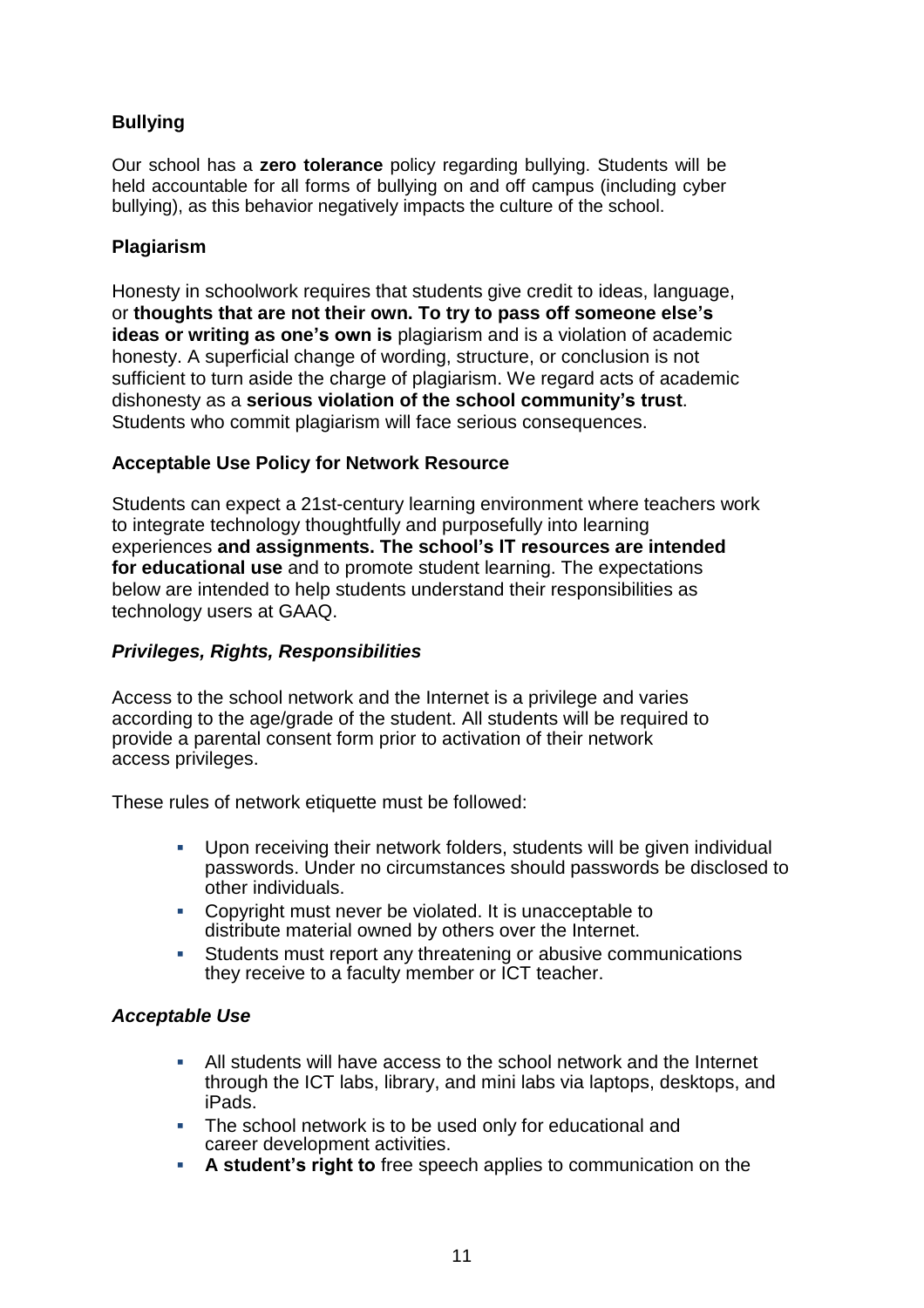Internet; however, students should expect only limited privacy at school since Internet traffic can be monitored **on the school's server. Network** administrators, teachers, and parents have the right to request to see the content of student computer files and online activities at any time.

## *Unacceptable Use*

- Students will not attempt to gain unauthorized access to the school network or any other computer system.<br>Students will not attempt to compromise
- Students will not attempt to compromise the system or destroy data by spreading computer viruses.
- Students will not attempt to solicit funds for personal use, school use, or **otherwise using the school's technology resources.**<br>Students will not send or display offensive messages of
- Students will not send or display offensive messages or pictures, or use obscene language when using the school's technology resources.<br>Students will not access websites that contain material considered
- Students will not access websites that contain material considered pornographic, violent, or insulting or **degrading to Qatar's religious and** cultural beliefs.
- Use of email and chat rooms will be under the supervision of faculty and staff and is limited to educational projects only.<br>Students will not add or alter any computer program
- Students will not add or alter any computer program, nor download programs, games, audio, or video files from the Internet.

## *Student Safeguards*

Any student information communicated via GAAQ web pages will comply with **school policy on data privacy. Web pages shall not include a student's name,** phone number, street address, email address, or personal contact information of any kind. Photographs published on web pages may not identify individual students by name without parental approval.

## **Leaving Campus**

Students are to remain on campus at all times during the school day. If students must leave because of illness, the school nurse will call the parents. Students may not excuse themselves from campus. If a parent wishes to take their child out of school before the regular dismissal time, the parent must notify the school office and teacher as soon as possible. The office will issue a release note that will allow the parent to collect their child from class. Parents should not go directly to the classroom during instructional time.

## **Damage to School Property**

Students will be held responsible for all school property that is lost or damaged.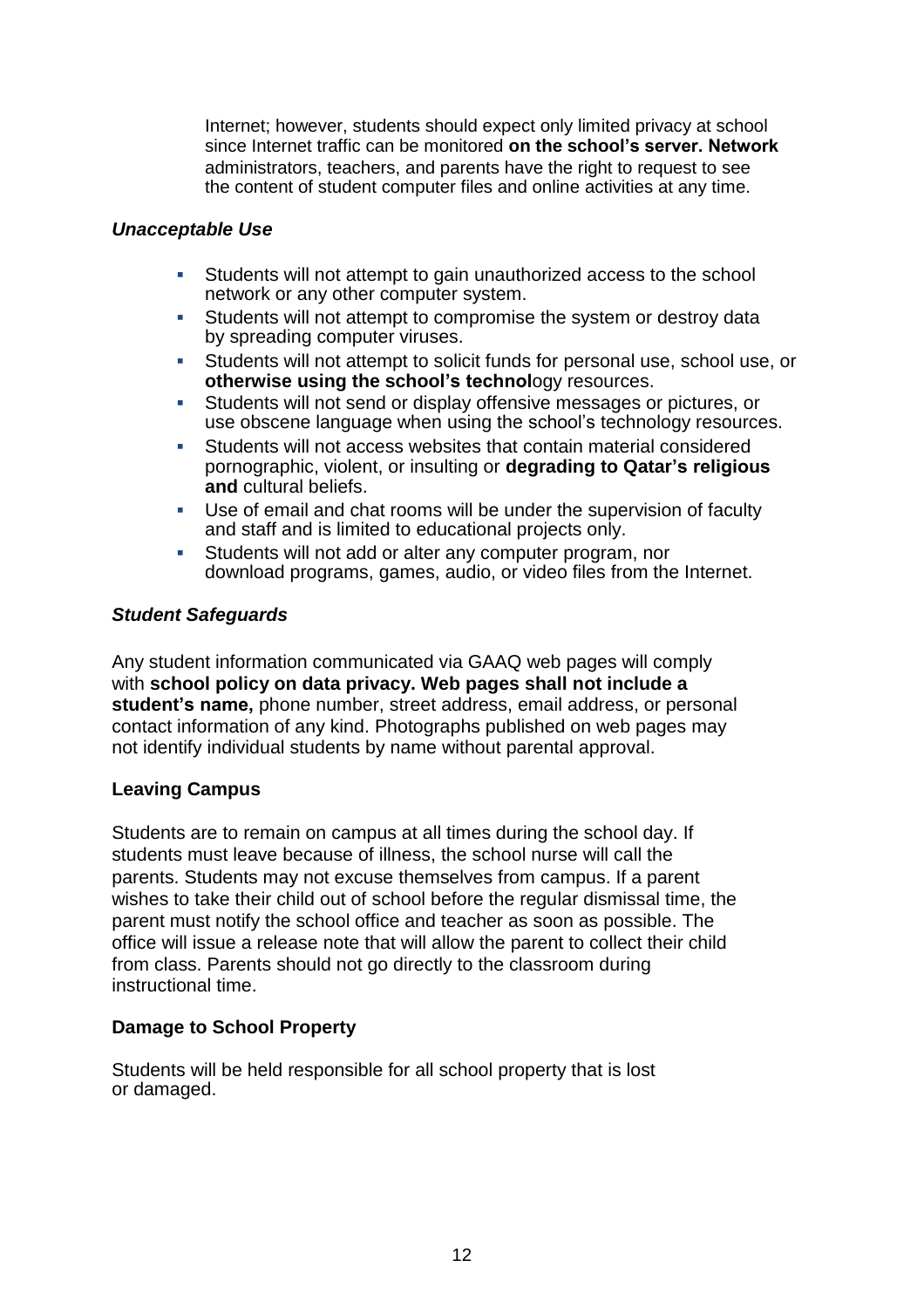## **Lost Textbooks**

Lost textbooks should be reported to the teacher as soon as possible. Parents will be charged the replacement cost of the book plus 50% for shipping, processing, and handling charges.

## **Lockers**

Students will be assigned a locker or storage area upon arrival at school.

#### **Electronic Devices and Mobile Phones**

Personal electronic devices and mobile phones distract from the learning environment; their use is not allowed during school hours unless specifically authorized by faculty or staff.

#### **Supervision of Students**

#### *Morning:*

The school doors are opened to allow students to enter the building at 7:30am. Students are then to wait in the designated areas until 7:40am before going to their classrooms.

#### *Afternoon:*

Students are dismissed at 2:45pm and should be met promptly by parents or proceed directly to the bus. Parents and drivers should wait in the Parent Café until all classes are dismissed rather than waiting in hallways, which is disruptive for teaching and learning.

#### *After-School Activities:*

If students are involved in after-school activities, they should be picked up promptly at the conclusion of that activity. Currently, GAAQ does not provide bus service for students participating in after-school activities.

Parents must contact the teacher (and bus driver, if applicable) if their children will be going home in a way that differs from their normal routine.

## **Absences and Late Arrival**

Students should be regularly present throughout the school year to fully participate in the academic program**—**extended vacations interrupt and have a negative impact on educational progress. If a student is absent for unauthorized reasons for a period of 20 consecutive days, or 25 nonconsecutive days, there is a possibility they will not advance to the next grade level or qualify for re-enrollment for the next academic year.

Students are expected to be in their classrooms by 7:45am**—**punctuality shows respect for classmates and teachers. Students arriving after 7:45am are considered tardy. Tardiness will be recorded and will appear on student progress reports. When a child will be late or absence from school, parents must notify the teacher. All unexplained absences may result in a call home.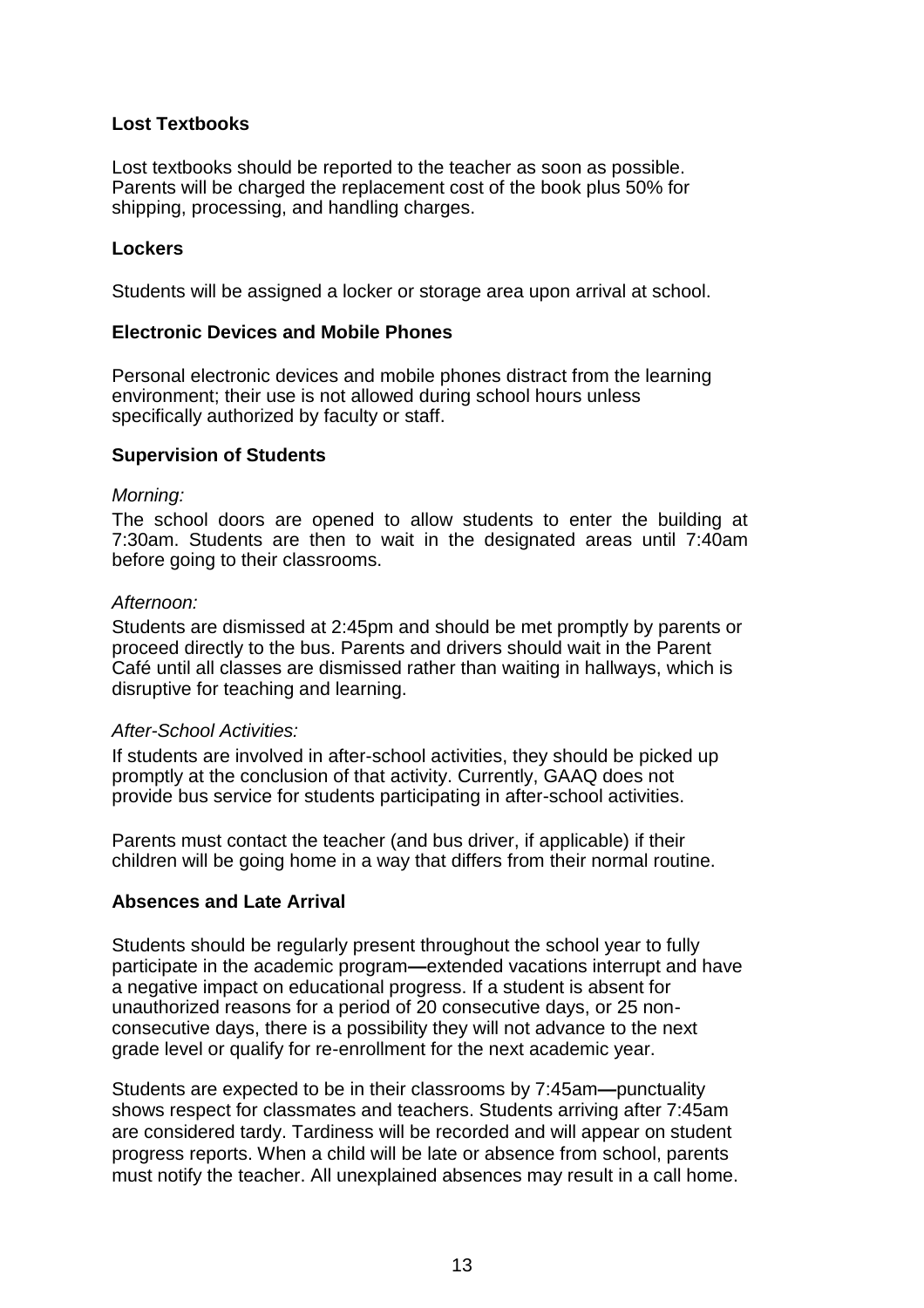## **PARENT SUPPORT AND INVOLVEMENT**

## **Parental Engagement**

Our school has a firm understanding of the benefits of parental engagement. We believe in the importance of an open and collaborative relationship between home and school, and we are focused on giving parents skills and resources to engage in meaningful ways with the learning and growth of their children. We invite parents to participate in parent education events held throughout the year.

#### **Back to School Night**

Early in the school year, a Back to School Night will be held to introduce parents to classroom expectations, the curriculum, grade-level policies on **homework, and other details related to the functioning of their children's** classes.

#### **Parent-Teacher Association (PTA)**

Our school supports the development of a spirit of unity and community among parents, faculty, staff, and students. By cooperating in different capacities, we will enrich the lives of our students and guide parents into a deeper understanding of the aims, policies, and philosophy of GAAQ. All parents of students enrolled at GAAQ are automatically members of the PTA.

#### **Communication Between Home and School**

Communication between home and school is a high priority at GAAQ. Parents will receive notices throughout the year about school events and after-school activities. Classroom teachers typically create their own weekly newsletters.

## **Report Cards**

Student progress towards achieving developmentally appropriate, gradelevel curricular standards is reported to parents in many ways throughout the school year.

#### **Parent-Teacher Conferences**

Parent-Teacher conferences to discuss student progress are held twice a year.

## **GEMS 3-a-Day Campaign**

Parents are encouraged to make family learning part of their lifestyle by doing three effective engagement activities with their children every day.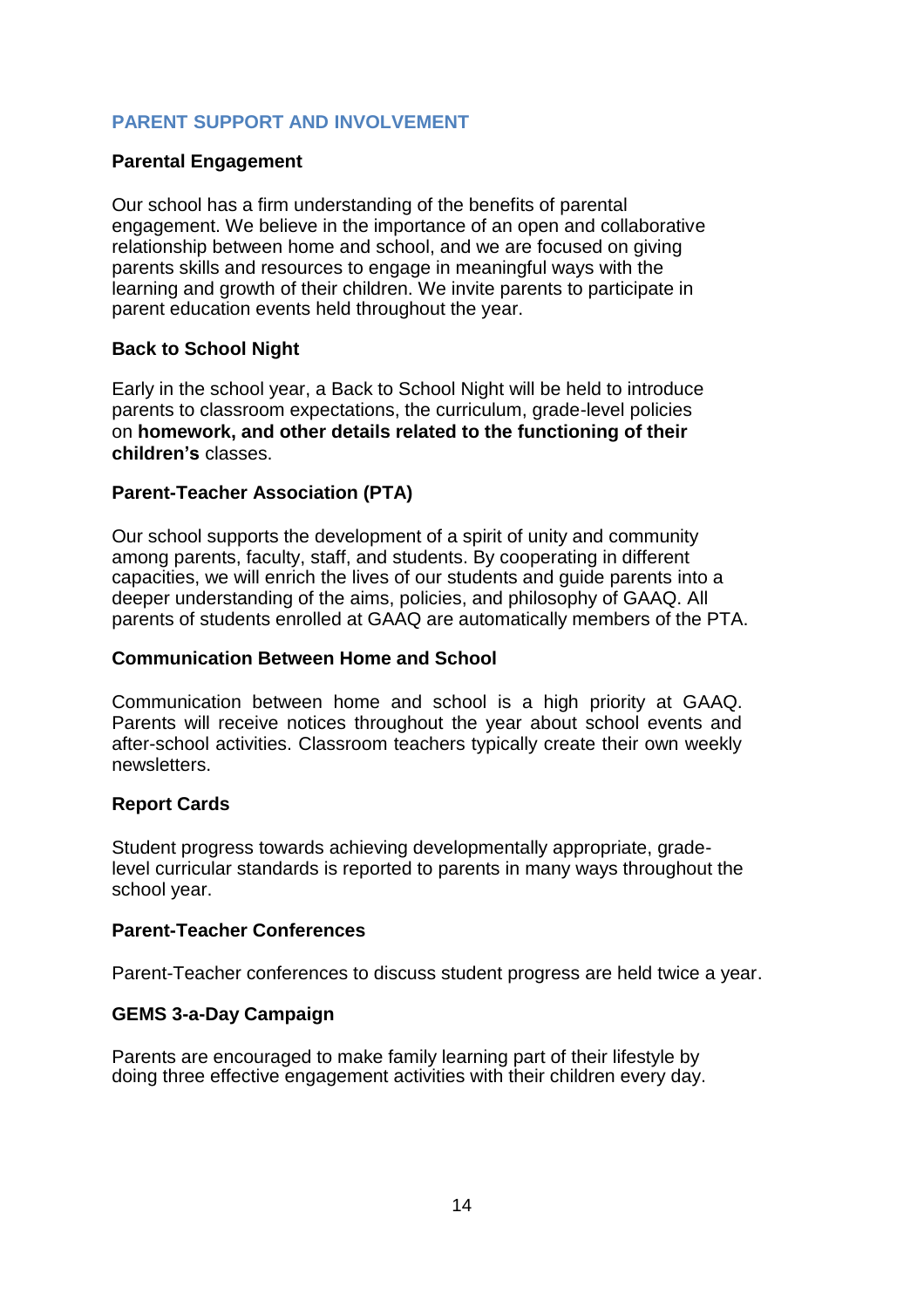## **Legal Status of Students**

All GAAQ students are required by the laws of Qatar and school policy to reside with their parent(s) or legal guardian throughout the school year.

#### **Extended Parental Absence**

Students should always be under proper supervision at home by a parent. If, due to an emergency, you will be out of town and your child will not be under your direct supervision, please send a formal letter to the school to let us know who will have guardianship responsibilities in your absence.

#### **Homework**

Homework is meant to enhance classroom learning. Homework assignments are extensions of material explained in class and offer additional skills practice or opportunities for independent research. The amount of time children spend on homework will vary due to their attention span or skill level. If your child is struggling with homework assignments, please contact the teacher for suggestions.

**Please inform your child's teacher a minimum of three (3) days in advance if** homework is required for an anticipated period of time a student will be out of school. This will allow the teacher time to prepare all necessary assignments. Please note that homework will not be prepared for students missing school because of extended family vacations.

Parental involvement and supervision helps to ensure that correct learning is taking place. We strongly suggest that parents set up a regular, designated time and place for children to do their homework. Such procedures reinforce study habits learned in school and promote concentration. Please encourage your child to be responsible about completing assignments and bringing them to school when they are due. The school encourages older students to read every evening, and for parents to read to their young children regularly.

#### **Withdrawal Procedures**

Notices of withdrawal from enrollment at GAAQ must be submitted in writing to the school Registrar at least two (2) weeks ahead of the official withdrawal date. Parents are responsible for completing and returning a student clearance form. The school will not release records or issue a transfer certificate if there are outstanding books, fees, or fines.

## **Health Office**

The school health office is staffed with 2 full-time nurses whose responsibilities include: administering first aid and treating minor ailments that occur during school hours, promoting health education, providing vaccination and medical information to maintain current records, and liaising with the Qatar Health Authority.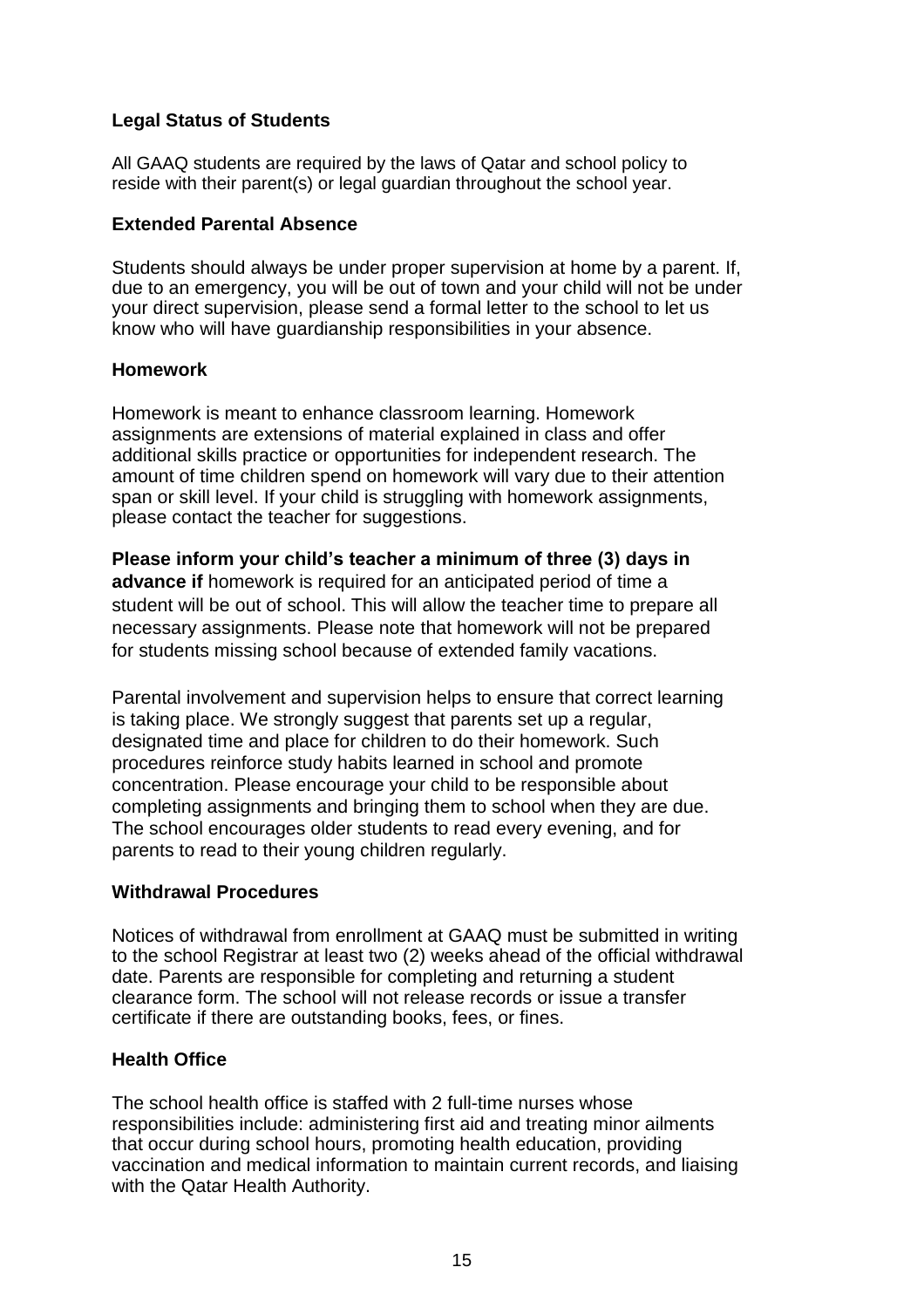To enable the health office to care for each child effectively, all students are required to submit a health information form and consent form, along with an upto-date copy of their immunization records, prior to their first day of attendance at school. The health office should also be advised in writing of any special medical concerns, conditions, allergies, or medications a child is taking. It is also a requirement that all students new to Doha schools undergo a medical examination. This includes a basic head-to-toe assessment, height and weight measurements, and distance and color vision checks. Our licensed school nurse will conduct school medicals throughout the year. Should parents wish to arrange an examination with their own physician, a copy of the written medical report must be provided to the health office for their files.

## **When to Keep Your Child at Home**

A sick child cannot learn effectively and is unable to participate in class in a meaningful way. Keeping a sick child at home prevents the spread of illness in the school community and allows your child the opportunity to rest and recover.

We recommend that you keep your child at home in the following situations:

- Vomiting and/or diarrhea**.** A child with either of these problems should stay home and return to school only after being symptom free for 24 hours.<br>∎ A temperatur
- A temperature of 37.8 C /100 F and above. Even if the temperature has been reduced with medication, please keep your child at home until they have been without a fever for 24 hours.
- Conjunctivitis. Following a diagnosis of conjunctivitis (also known as **"**pink eye**"**), a child may return to school **24 hours after** the first dose of prescribed medicine.
- Rashes. Common infectious diseases with rashes are most contagious in the early stages. A child with a suspicious rash should return to school only after a doctor has made a diagnosis and the school nurse has seen your child before returning to the classroom. Many rashes are not contagious, but if you are in any doubt, please take your child to see the school nurse before he or she attends class.<br>Colds: Consider keeping your child at home if he or
- Colds: Consider keeping your child at home if he or she is experiencing discomfort from cold symptoms such as nasal congestion and/or cough. A continuous green discharge from the nose may be a sign of infection.

If your child is sick and unable to attend school, please inform the teacher and/or the school office before the start of the school day. The message will **then be passed on to your child's teacher**s.

Please pick your sick child up from school as soon as possible following a phone call from a member of the health office team.